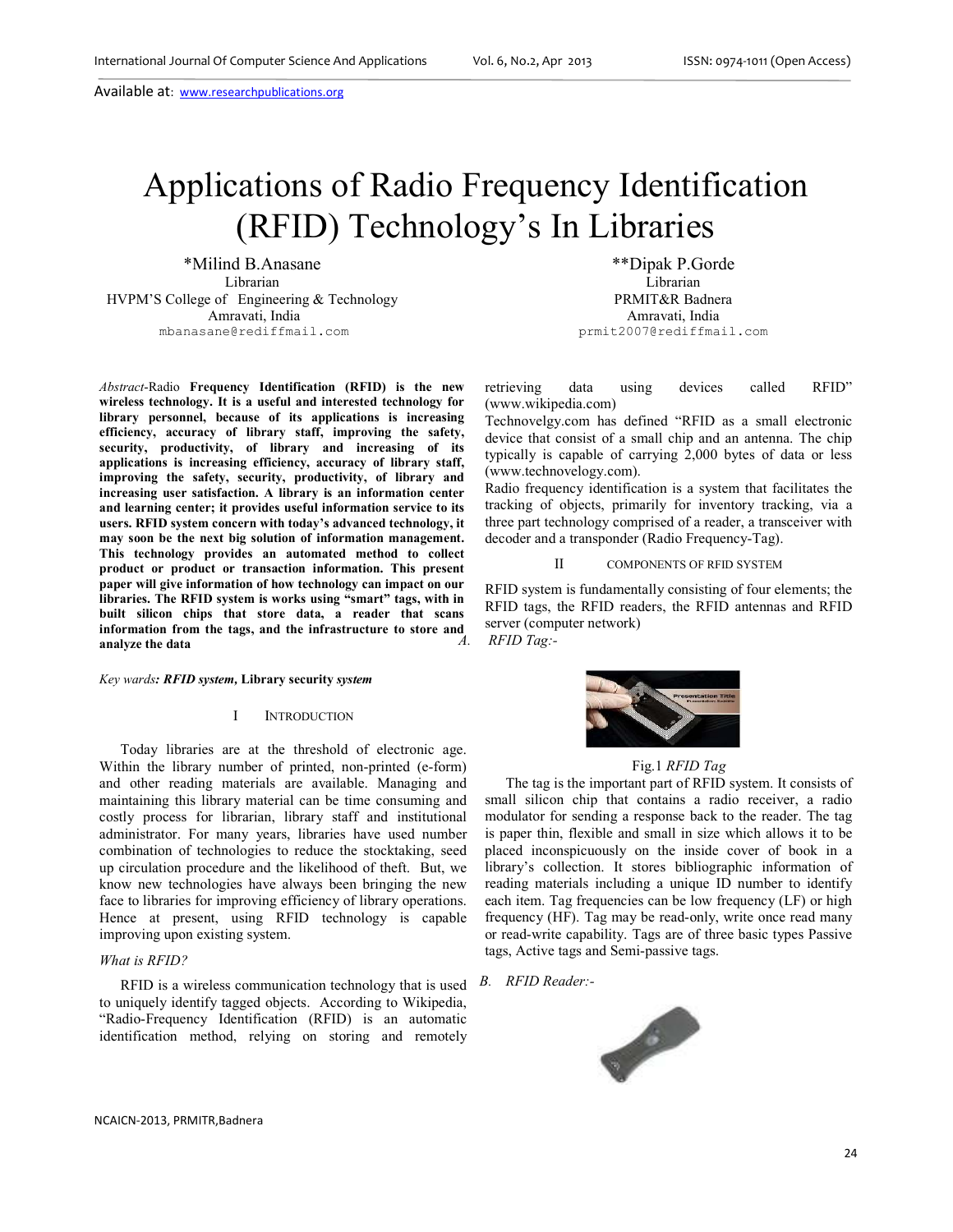# Fig.2 *RFID Reader*

The RFID reader is also known as sensors or scanner/wand. It is available in various shapes and sizes from portable handheld terminals to fixed devices positioned at circulation counter or library entrance gate. This device designed to detect and read tags to obtain the information stored thereon. The reader is made up of a radio frequency (RF) module, a control unit and an antenna to inquire tags via radio frequency communication. Reader is the connecting between RFID tags and the computer server (PC). The Readers can send information in two directions; it can read information from a tag and send it to the server (read mode) or it can read information from the server and send it to an RFID tag (write mode). The server, after checking the circulation database, turns on an alarm if the material is not properly checked out. Readers in RFID library are used in the following ways:

- 1. Conversation station: Where library data is written to the tag.
- 2. Staff workstation at circulation: Used to magnetized and demagnetized library materials.
- 3. Self check-out station: Used to check out library materials without staff assistance.
- 4. Self check-in station: Used to check in library materials without help of library staff.
- 5. Sensors Gate: To verify that all material leaving the library has been properly checked out.
- 6. Sorter and conveyor: Automated system for returning materials to proper area of library.
	- *C. Antenna:-*



## Fig.3 *RFID Antenna*

An RFID antenna consists of a coil with one or more windings and a matching network. It send the electromagnetic waves generated by the reader, and receives the RF signals from the transponder. Antennas also come in different sizes and designs, this depending very much on the environment into which a system is integrated. The required read and write range also play a role. An Antenna creates radio signals for charge the tag and read and writes data to it. Antenna is the way between the tag and the reader, which check the system's data acquisitions and communication. It can be into a

*D. Server:-* 



# Fig.4 *RFID Server*

The server is heart of some RFID systems. It is join between the reader and the library automation system. It is the communications device used to connect the various components. It receives the signal from one or more of the readers and transfer it the circulation database. The server typically includes a transition database so that reports can be produced

# III RFID TECHNOLOGY APPLICATIONS IN LIBRARY

RFID technology is a most advantageous technology for library operations. The following section discusses few of them.



Fig.5 RFID TECHNOLOGY APPLICATIONS IN LIBRARY

#### A. *Circulation:-*

On the circulation counter RFID can done number of work at a time like a check in, check out, verification, and controlling of entrance guard with RFID reader. In this system, library can use the magnetic tag for all reading material to magnetized item, but CDROM is unable to use magnetic strips to carry out entrance guard because demagnetization will corrupt the data on the material. Because RFID tags do not use demagnetization to modify data, they can use tags to manage magnetic materials the same way as the books. Library also used the RFID tags in user identity cards. RFID readers will read the information from library cards when user enters in the library, and it will be transmitted information to a backend system process. After that, the front desk shows respective information to users on the computer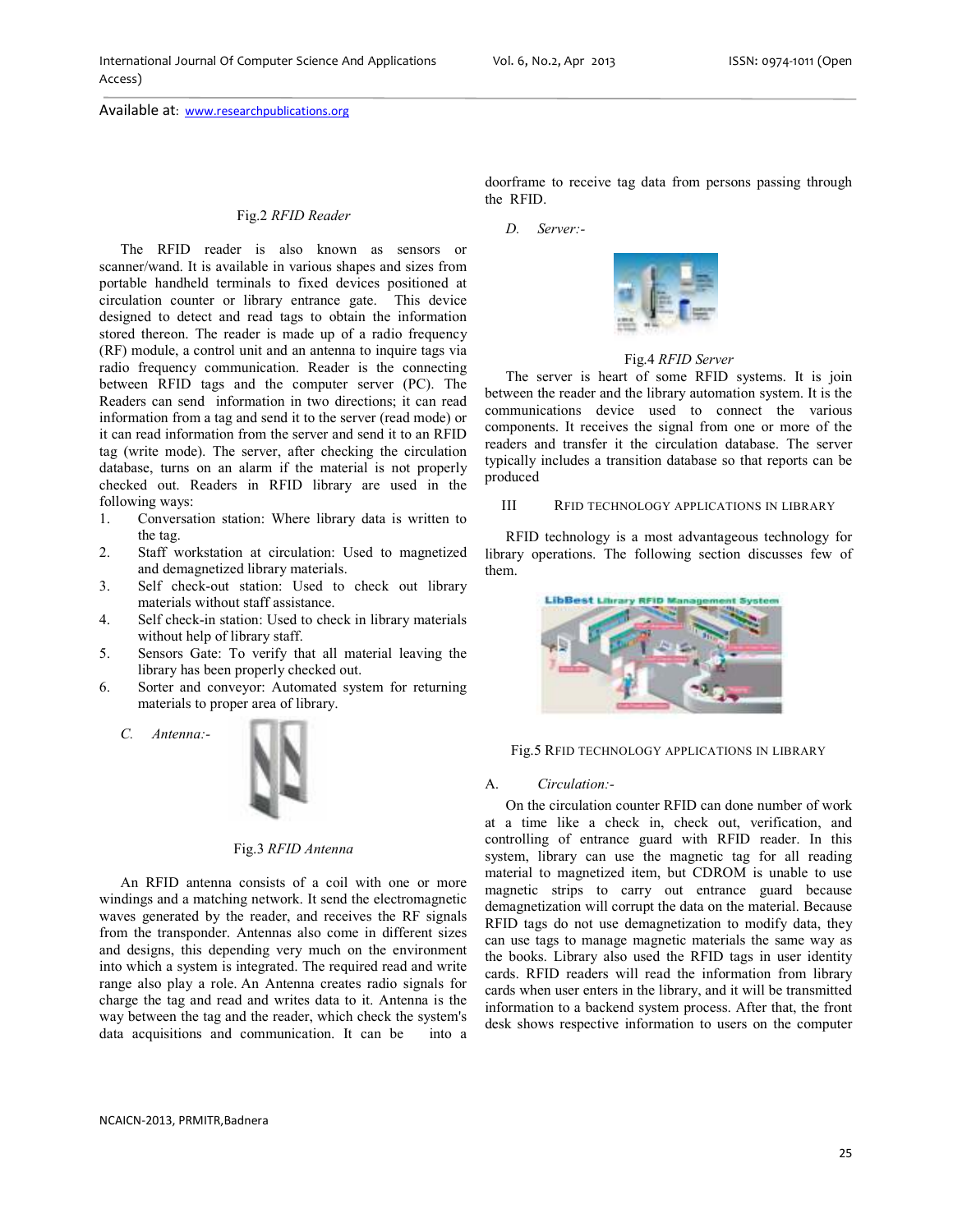Available at: www.researchpublications.org

i.e. issue and return items, overdue, reserves, and other circulation status on the monitor.

*A. Self check out station:-* 

This station helps to users for issuing books to themselves without the help of library staff. They can check out a number of items simultaneously, itself making the self- checkout process. The self-checkout station is basically a computer; it is an optional device like a ATM system. Which guide the users the check process. After identification of users with library ID card and to select the books from stack-room, choose the option checkout and puts the book(s) in front of the screen on the RFID reader and show the book(s) details and its ID number. Tag's is deactivated and database gets automatically updated. A receipt confirming the details of borrowed materials and due date is printed out, the user then conform that he has finished the checkout process.

## *B.*

# *Check in station:-*

Automated check-in system, it is also called as Book Drop Station .It can be used to return of reading material(s) 24 hours a day via internal and external book drop boxes, if the library staff is not available at the circulation counter. In this case the users choose the return option and then books can be just dropped in the drop box. The books are automatically identified in to library database and immediately update the user record by the RFID reader, and activate the security tags at a same time. This automated book return gives more benefits to users as well as library staff . For users, it offers great flexibility in returning their material when they want or is done in real time. And for library staff, it saves time by avoiding certain repetitive works, since multiple items can be read/write at the same time and at a quick pace.

# *Book sorting station:-*

 After completed the process of check-in system, items are then sort by category according to library defined criteria. This can be done using the sorting information programme into tag. In the automated sorting process, items without RFID tags are delivered to the exception bin. This significantly reduces the staff time required to re-shelving materials.

# *C. Inventory:-*

 This RFID system is also useful for scanning the books on the shelves by passing the portable scanner near library material on the shelves without tipping them out or removing them. In an inventory check process it is not only to create or update the inventory, but also to identify items which are out of proper order. It is also help to library to check out the

transaction and detect all of the collection, including abnormal situations such as books put on the wrong shelf.

## *D. Anti-theft detection station/ Sensor Gate:-*

The sensor gate is designed for the detection and reading of Information from RFID tag, which are carried through a door. Although, the sensor gate can be used in library antitheft system. For theft detection security gate will sound an alarm if any tag is not deactivated and passed through it, security system does not require a link to the central database.

# IV ADVANTAGES OF RFID SYSTEM

- RFID extend library security
- RFID reduces employment costs and reduce human errors from data collection,
- Avoid row at the front of circulation counter
- To get a lot of time for interaction with user
- It helps to users for issuing books to themselves without the help of library staff.
- RFID tags have longer read than barcodes because nothing comes into contact with users.
- Tags can have read/write memory capability, while barcodes do not,
- Library item identification is easier to implement with RFID than with barcodes,
- It offers great flexibility in returning their material when they want or is done in real time.
- Multiple items can be read with a single scan
- The use of RFID reduces the amount of time required to perform circulation operations.
- Raise the efficiency of inventory and arrangement.
- It shows respective information to users on the computer
- To keep away from repeatable work
- Save the time of users and library staff

# V. DISADVANTAGES OF RFID SYSTEM:-

- $\div$  High cost
- Lack of standard
- Uninterrupted power supply
- Maintenance of sensor and other components

# VI. CONCLUSION:-

The paper gave an overview of the current trends of RFID technology. From the above discussion it is clear that an RFID system may be a wide scope system for library. RFID technology had changed your work style in the library. However, every new technology comes at a cost. In order to remediate those costs, efforts must be undertaken to guide its development and implementation. Most of the libraries are not